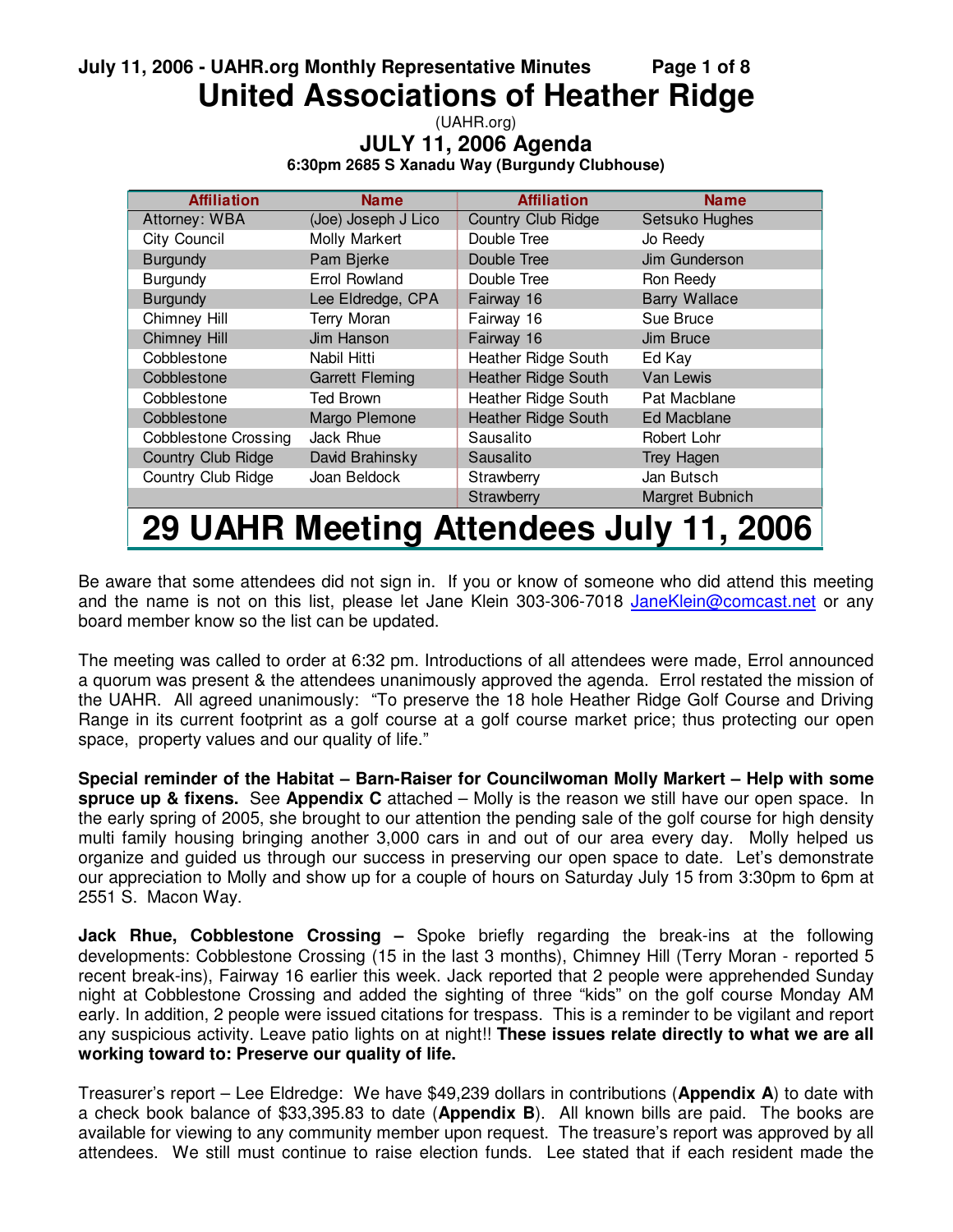### **July 11, 2006 - UAHR.org Monthly Representative Minutes Page 2 of 8**

contribution suggested last year (\$207 residents on golf course and \$50 not on golf course), we will have enough to cover the forthcoming election expenses.

### **Accomplishments – Committee Updates**

### **GMOR – Group Maintenance & Organization of Residents – Jo Reedy**

Jo Reedy introduced Pam Bjerke – Burgundy. Pam reminded us that at the June meeting a discussion of the benefits of exchanging services and supplier information among the communities for services all need such as screen, window, door repair and replacement, etc. Pam had said because the HOAs had the same developers back in the 1970s, most have the same aging items such as floors, windows, doors, bath, closet, etc. requirements. Finding contractors to bid on these types of small projects can be difficult. Pam said the benefits of having a central contact to assimilate this type of information could be beneficial to all of the Heather Ridge communities. Pam suggested we could offer web-site advertising to contractors and merchants. This could be a way of letting the community know of the availability of services and become a source of revenue for the UAHR.

Since the June meeting, Pam gave the executive board a detailed analysis of the idea of having a commercial page on our website. She said the proposal she provided, suggested a web page on the www.UAHR.org that would enable providers of products and services to advertise their wares to the UAHR community. Pam has detail ideas for various advertising packages for the advertisers. There was interest among the attendees and it was suggested a committee be formed to aid Pam in these efforts. Pam is looking for volunteers to help with these efforts. Pam stated that not only will this help us find the products and services we need, but also can be a new source of funds for the UAHR. Please call Pam and give her a hand 303-695h9447 pam.bjerke@cygnusb2b.com.

Jim & Sue Bruce asked the question of Joe Lico, "When will we be able to begin the petition signing campaign?" Joe's response was after the Aurora city council approves the service plan on July 24<sup>th</sup>. Within a week of that date we should have the GREEN LIGHT to begin gathering petition signatures. If you wish to help gather signatures contact Sue & Jim Bruce 303-750-4514 sandjbruce@comcast.net. Jim & Sue suggested any neighborhood pool parties, barbeques, or other gatherings are a good venue for gathering signatures.

We are all aware of the many questions people have regarding the up and coming special district election. Many volunteers are available to speak to any resident one-on-one, face to face, email or on the phone. In addition, volunteers are available to speak at any HOA gathering, monthly or annual meeting. Our thanks to Sausalito resident Trey Hagen for his attached letter helping us clarify and answer many of the issues of the special district election. **See Addendum I**

#### **IDAG – Influencing Development Action Group –Current Contact Status – Alternatives**

Errol reported for Vinny Roith, on the current contract on the golf course. Errol reported that Ed Oswald, Van Lewis and Errol continue to communicate with the current developer, city & current owner. In order to make his deal economically feasible, the developer's plans deviate from the cities zoning guidelines. He is presently doing traffic, utility, drainage, and other infrastructure studies required by the city to address the deviations. This developer's vision remains consistent with the UAHR mission of preserving the golf course & driving range footprint; and redeveloping the NW corner of Iliff and Xanadu, the location of the existing clubhouse. We do support that type of multi-story / multi-function development providing the golf course essentials (i.e. pro shop, cart storage, banquet facilities, golf maintenance facilities, restaurant, bar, 19<sup>th</sup> hole, locker room, etc.) remain in the plans. Molly Markert shared with the group that the developer remains in contact with the Aurora city departments regarding feasibility studies and this type of re-zoning.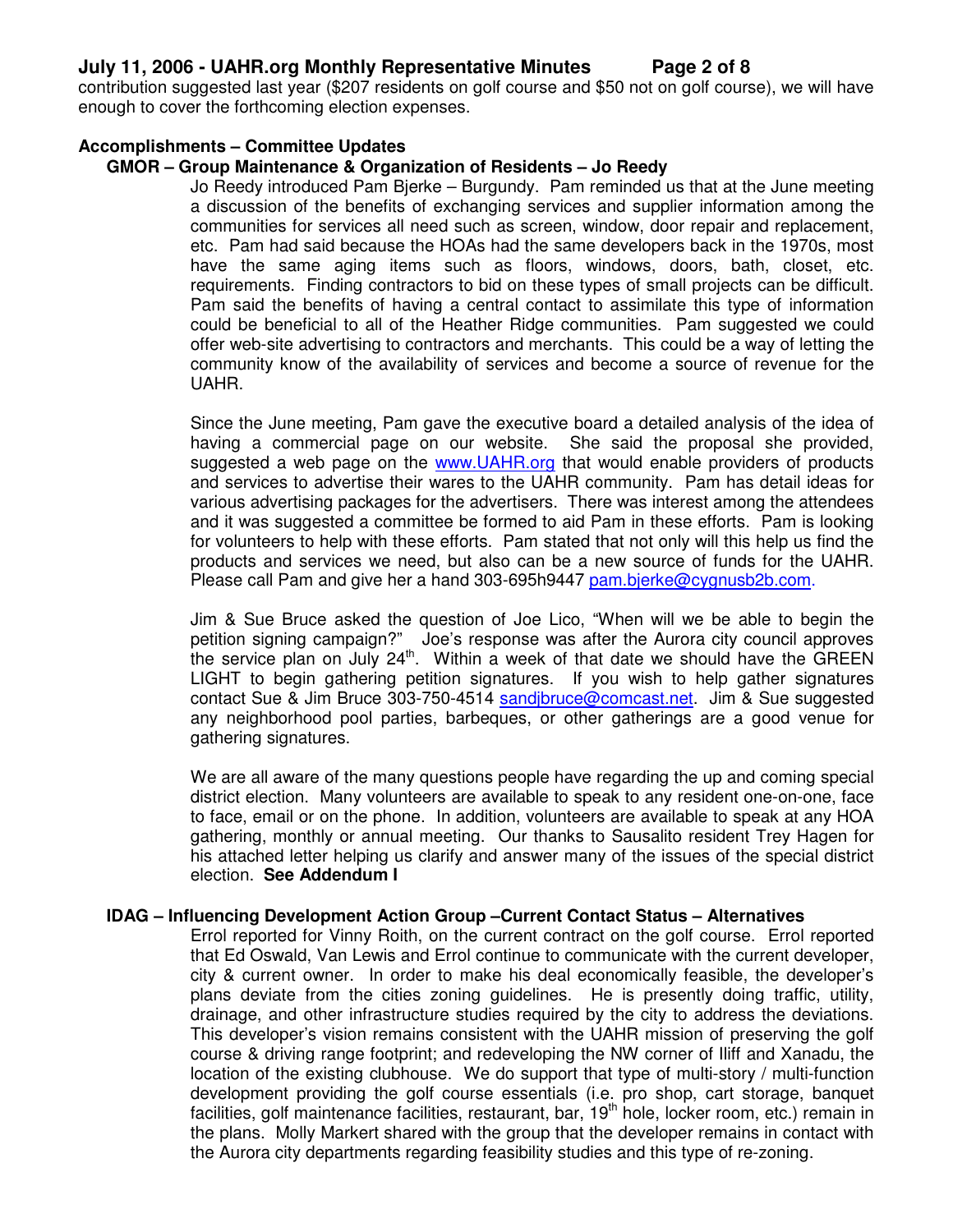## **July 11, 2006 - UAHR.org Monthly Representative Minutes Page 3 of 8**

**RUMORS:** As rumors of the development emerge, this IDAG continues to dialog with the potential developer, current golf course owner and the city so we can report the facts and dispel the rumors. The city, the owner, the developer and the home owners at this stage are all very optimistic and eager to cooperate to the successful resolution of the development and the preservation of maintaining the current golf course and driving range footprint.

**RUMOR REMINDER: We all want to report facts – NOT RUMORS. ANYONE hearing a rumor, is encouraged to contact a board member with any rumor, especially before passing it on to anyone. We, the board members, are very concerned with any and all rumors and we want to find out the facts before any rumor is circulated.**

The question came up if this proposed development is in agreement with our goals, as it seems to be, "Why should we form a special district? It seems redundant and a waste of all of our time and efforts."

Reply: This development is not a "done deal" and only speculative now. We all should be aware of our recent accomplishments, mainly that the Heather Ridge golf course will remain as a golf course for the current time. The Aurora city council has recognized our efforts and their endorsements indicate the current council will not support a re-zoning request that is not supported and endorsed by UAHR, Inc. However, no matter how the golf course is zone, **the zoning can be changed by a vote of the Aurora city council**. The probability is very high that in the future, candidates for city council will have political contributions from those that wish to develop the golf course. Molly Markert acknowledged and agreed with this point by saying the city can always rezone for "compelling reasons".

With this in mind, for our long term future, we must follow thorough with the plan the UAHR representatives unanimously agreed to, over a year ago, in June of 2005, to be pro-active: At the recommendation of city leaders to form a special district to have a unified single political voice. Thanks to the city leaders, our attorneys, White Bear Ankele, PC are offering their services Pro-Bono (FREE – at no charge). Our only costs are hard administrative charges for election preparation. These free legal costs are estimated to be an amount approaching \$100,000. When we are faced with this same development threat in the future, will we "fold our tent", back away and let the development begin? If not, the efforts to date will be in vain and the cost to form a district at a later time will not be pro-bono. It is imperative we vote in favor of the special district in the November election. **Voting for formation of the Heather Ridge metro district DOES NOT increase your taxes.**

Errol reported that the developer mentioned he should be prepared to talk to the UAHR homeowners regarding the plans with in a few weeks. The developer also suggested an UAHR advisory group be available for communications / meetings as plans proceed.

### **GCAAG – Golf Course Acquisition Action Group –**

Joe Lico participated in this discussion and was available for questions.

Van Lewis said that the election of the special district is separate and apart from any change in ownership of the golf course. It makes no difference who owns the golf course. We must vote in favor of the forming the district. Once the district is formed, we can respond as a single political voice to any change proposed for the golf course. The election required TABOR post card notice of the Public Hearing that was mailed to the residents was addressed. The wording and dollar amounts are required in the formation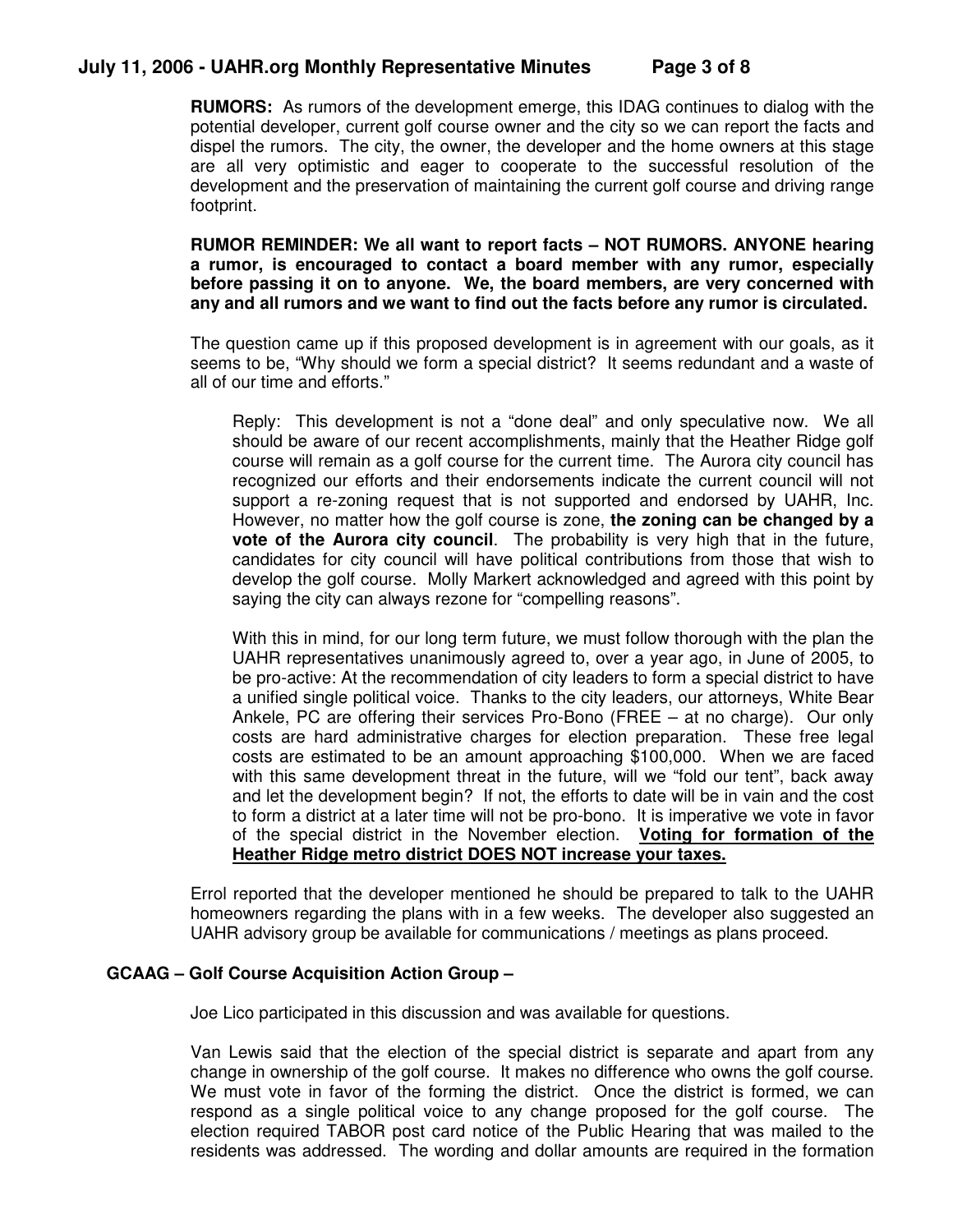### **July 11, 2006 - UAHR.org Monthly Representative Minutes Page 4 of 8**

of all special districts. The hearing is scheduled for 7:30 pm July 24, 2006 at the Aurora City Hall 15151 E Alameda Pkwy Aurora. This same hearing was held and approved on February  $27<sup>th</sup>$ , 2005. Because the election in May was cancelled a new hearing must occur. Video of the Feb 27<sup>th</sup> hearing and council approval are available on the web site. (UAHR Latest -> February 27, 2006 - The Aurora City Council voted…) Only a two or three residents appeared at the hearing in February. Molly Markert encouraged attendance at the July 24 hearing – not that this is about a new tax, because it isn't, but to make a positive community showing. Molly said: "Your strength is in your togetherness & representation".

The group agreed to have one or two representatives from each HOA attend the hearing on July 24<sup>th</sup>.

Van said we should expect to see letters in the newspapers as well as articles in the Aurora South YOURHUB.COM section of the news papers regarding the election. He also said we have volunteers who are available to talk to voters one-on one or as a group. He encouraged questions and conversations among the neighbors as well as letters to the editors.

#### Old Business:

- 1. 2<sup>nd</sup> round of fund raising letters to residents who have not responded Will be incorporated **in letter to residents going out this month - Van**
- 2. Update with attorney Joe Lico, WBA with Special District Service Plan
	- a. 7:30 pm July 24, 2006 Special District Public Hearing at City Hall 15151 E Alameda Pkwy Aurora, CO
	- b. Increasing the directors of the proposed special district to the maximum allowed from 5 to 7. **We now have 8 candidates running for 7 spots. Anyone within the proposed special district may run.**
	- c. Correcting the legal descriptions to agree with the Special District maps**– Done**
- 3. Continue to research more of the benefits of the formation of the Special District. **– GCAAG**
	- a. Recent break-ins and robberies surrounding the communities suggest another reason we all stay together in our plight to protect our neighborhood.
	- b. Discussions about having the HOA fees become tax deductible.
	- c. Economies of Scale The benefits of having cooperative buying power; while each HOAs remains autonomous. Services i.e. trash pickup, insurance, paving, painting, maintenance, security, etc.
	- d. Eventual elimination of delinquent monthly HOA fees.
- 4. Continue to meet with communities regarding the Special District issues and election **– GCAAG**
- 5. Evaluate the need/costs/benefits of acquiring visual aids for the community meetings **– GMOR** 6. Continue with Alternative Funding – **Lee & Errol after Special District is formed.**

New Business -- To-Dos:

- 1. Updated residency lists for all the communities surrounding the golf course need to be done. This is current except for Cobblestone Crossing, Fairway 16 and Heather Ridge South.
- 2. 7:30 pm July 24, 2006 -- Special District Public Hearing at City Hall 15151 E Alameda Pkwy Aurora, CO
- 3. Sue and Jim Bruce 303-750-4514 sandjbruce@comcast.net have again agreed to manage and coordinate the petition signature gathering for the communities. This will begin around the 1 week in August. Please volunteer to help.

Meeting was adjourned at 7:23pm and the next meeting will be August 8<sup>th</sup> at the Burgundy Clubhouse 6:30 PM

Jack Rue, Cobblestone Crossing & Jane S Klein, UAHR Secretary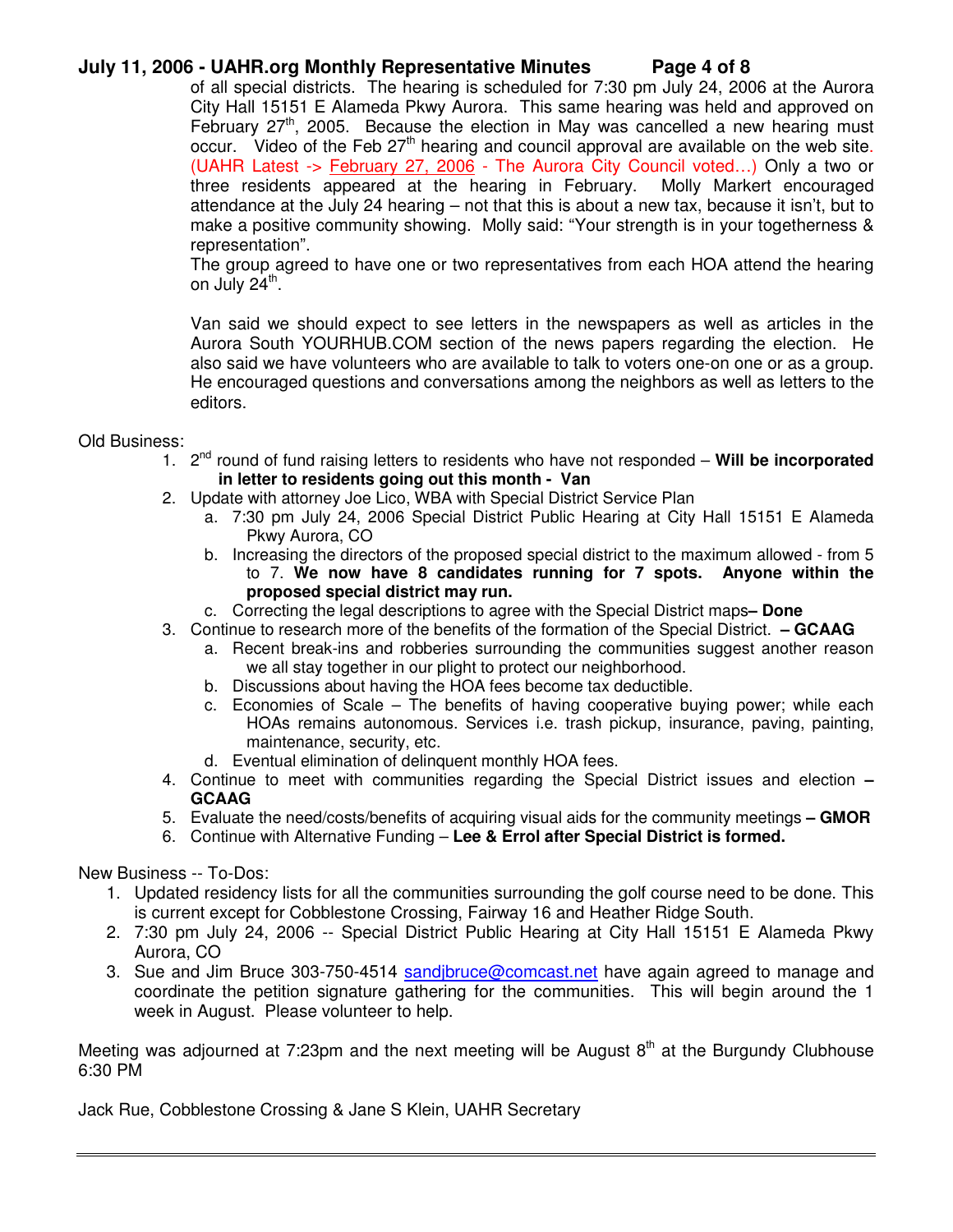| <b>United Associations of Heather Ridge - UAHR.org</b> |         |            |                                 |      |                                                             |                                 |
|--------------------------------------------------------|---------|------------|---------------------------------|------|-------------------------------------------------------------|---------------------------------|
| 4/5/2006 Total Contributions<br>\$43,590               | # Homes | # Homes on | <b>Golf Course Contributors</b> | $\%$ | <b>Gof Course</b><br><b>Contributor Contributor</b><br>$\%$ | <b>Cont</b><br>%<br><b>Rank</b> |
| <b>Burgundy</b>                                        | 120     | 48         | 33                              | 28%  | 69%                                                         | 5                               |
| <b>Chimney Hill</b>                                    | 116     | 54         | 20                              | 17%  | 37%                                                         | 4                               |
| <b>Cobblestone</b>                                     | 74      | 56         | 14                              | 19%  | 25%                                                         | $\overline{7}$                  |
| <b>Cobblestone Crossing</b>                            | 150     | 63         | 13                              | 9%   | 21%                                                         | 6                               |
| <b>Country Club Ridge</b>                              | 64      | 39         | 16                              | 25%  | 41%                                                         | 9                               |
| <b>Double Tree</b>                                     | 24      |            | 6                               | 25%  |                                                             | 10                              |
| <b>Fairway 16</b>                                      | 116     | 44         | 42                              | 36%  | 95%                                                         | 3                               |
| <b>**Heather Ridge South</b>                           | 176     | 54         | 66                              | 38%  | 122%                                                        |                                 |
| <b>Sausalito</b>                                       | 159     | 84         | 46                              | 29%  | 55%                                                         | $\overline{2}$                  |
| <b>Strawberry (100 out of 328)</b>                     | 100     | 23         | 17                              | 17%  | 74%                                                         | 8                               |
| Other:                                                 |         |            |                                 |      |                                                             |                                 |
| <b>Friends of Heather Ridge</b>                        |         |            | 6                               |      |                                                             |                                 |
| <b>Unknown</b>                                         |         |            | $\overline{7}$                  |      |                                                             |                                 |
| <b>NEC</b>                                             |         |            | $\overline{2}$                  |      |                                                             |                                 |
| <b>Total Homes --&gt;</b>                              | 1,099   | 465        | 244                             | 22%  | 52%                                                         |                                 |

**6/16/2006 Total Contributions \$49,239**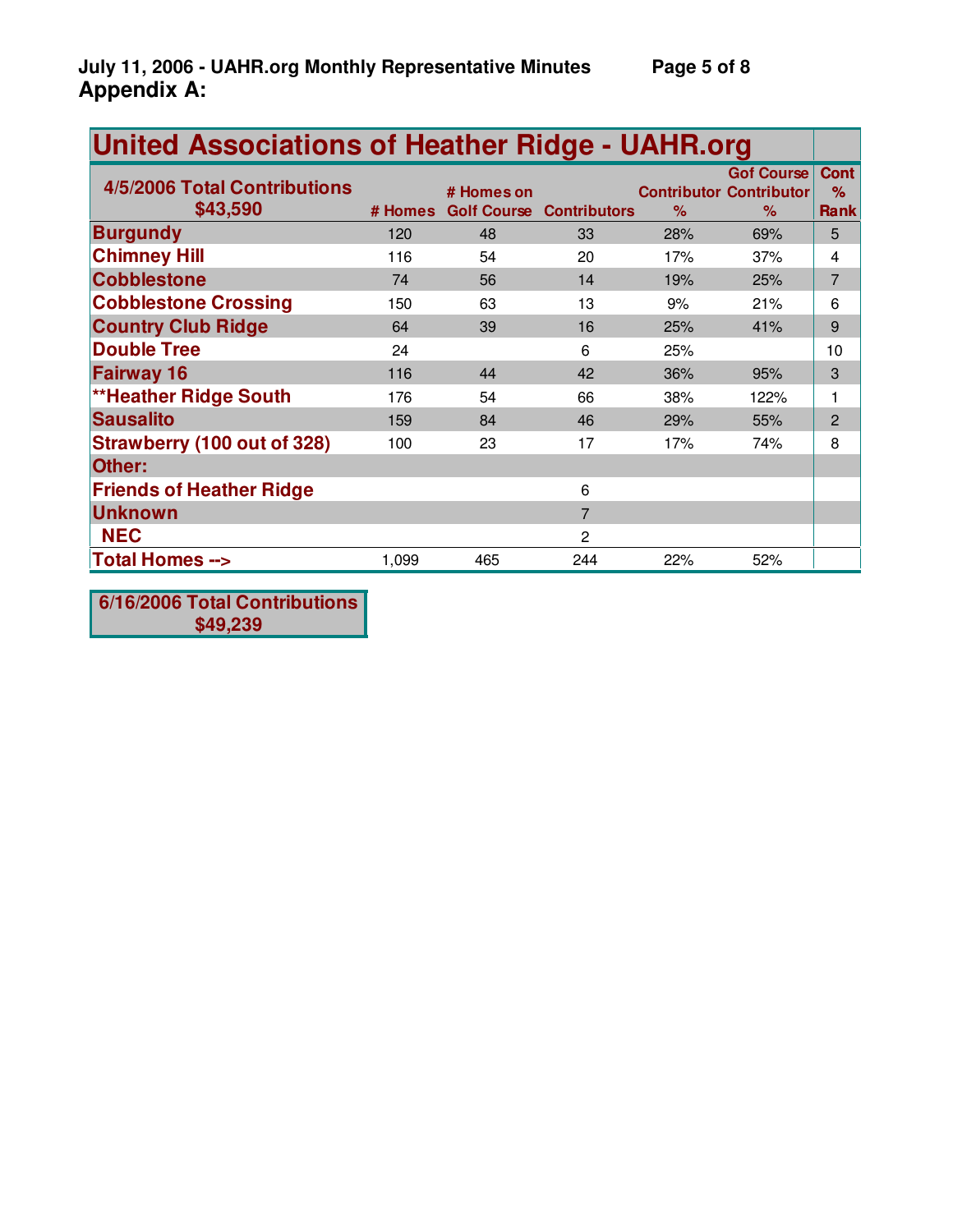| <b>UAHR.org Check Book</b> |                                           |            |            |            |  |  |
|----------------------------|-------------------------------------------|------------|------------|------------|--|--|
| Date                       | Transaction                               | \$ Debit   | \$ Credit  | \$ Balance |  |  |
| 12/29/2005                 | <b>Balance Forward</b>                    |            |            | \$8,656.37 |  |  |
| 1/12/2006                  | DEPOSIT - #12                             |            | \$2,125.00 | 10,781.37  |  |  |
| 1/23/2006                  | #1006 - Otten Johnson Robinson, Et Al     | \$5,000.00 |            | 5,781.37   |  |  |
| 1/24/2006                  | DEPOSIT - #13                             |            | 314.00     | 6,095.37   |  |  |
| 1/24/2006                  | <b>KEYCARD - OFFICE DEPOT</b>             | 122.65     |            | 5,972.72   |  |  |
| 1/31/2006                  | #1007 - UPS Store #711 - Printing         | 126.78     |            | 5,845.94   |  |  |
| 1/31/2006                  | #1008 - USPS - Postage                    | 546.00     |            | 5,299.94   |  |  |
| 2/1/2006                   | DEPOSIT #14                               |            | 200.00     | 5,499.94   |  |  |
| 2/1/2006                   | Keycard - Kinko's - Printing              | 77.83      |            | 5,422.11   |  |  |
| 2/6/2006                   | DEPOSIT #15                               |            | 1,224.00   | 6,646.11   |  |  |
| 2/6/2006                   | DEPOSIT #16                               |            | 1,335.00   | 7,981.11   |  |  |
| 2/8/2006                   | DEPOSIT #17                               |            | 3,371.00   | 11,352.11  |  |  |
| 2/10/2006                  | DEPOSIT #18                               |            | 1,717.00   | 13,069.11  |  |  |
| 2/13/2006                  | #1005 - White Bear & Ankele - Legal       | 3,524.26   |            | 9,544.85   |  |  |
| 2/14/2006                  | DEPOSIT #19                               |            | 1,546.00   | 11,090.85  |  |  |
| 2/16/2006                  | DEPOSIT #20                               |            | 2,957.00   | 14,047.85  |  |  |
| 2/21/2006                  | DEPOSIT #21                               |            | 1,635.00   | 15,682.85  |  |  |
| 2/21/2006                  | DEPOSIT #22                               |            | 1,381.00   | 17,063.85  |  |  |
| 2/21/2006                  | #1009 - Edith Reidel - Exp - Fundraiser   | 32.65      |            | 17,031.20  |  |  |
| 2/21/2006                  | #1010 - Errol Row land - Exp - Fundraiser | 35.05      |            | 16,996.15  |  |  |
| 2/28/2006                  | DEPOSIT #23                               |            | 2,709.00   | 19,705.15  |  |  |
| 2/28/2006                  | DEPOSIT #24                               |            | 502.00     | 20,207.15  |  |  |
| 2/28/2006                  | <b>Bank Charges</b>                       | 14.25      |            | 20,192.90  |  |  |
| 3/1/2006                   | DEPOSIT #25                               |            | 2,285.00   | 22,477.90  |  |  |
| 3/1/2006                   | DEPOSIT #26                               |            | 1,860.00   | 24,337.90  |  |  |
| 3/1/2006                   | DEPOSIT #27                               |            | 2,285.00   | 26,622.90  |  |  |
| 3/6/2006                   | DEPOSIT #28                               |            | 1,685.00   | 28,307.90  |  |  |
| 3/11/2006                  | DEPOSIT #29                               |            | 1,806.00   | 30,113.90  |  |  |
| 3/11/2006                  | #1011 - White, Bear & Ankele - Legal      | 350.29     |            | 29,763.61  |  |  |
| 3/17/2006                  | 1 & 1 Internet                            | 29.94      |            | 29,733.67  |  |  |
| 3/17/2006                  | Chargeback                                | 207.00     |            | 29,526.67  |  |  |
| 3/18/2006                  | #1012 - Spec Dist Assoc od CO - Tape      | 25.00      |            | 29,501.67  |  |  |
| 3/20/2006                  | DEPOSIT #30                               |            | 1,621.00   | 31,122.67  |  |  |
| 3/27/2006                  | #1013 - Costco - Copy Paper               | 25.99      |            | 31,096.68  |  |  |
| 3/27/2006                  | #1014 - USPS - Postage                    | 127.14     |            | 30,969.54  |  |  |
| 3/31/2006                  | Chargeback Fee                            | 6.00       |            | 30,963.54  |  |  |
| 3/31/2006                  | DEPOSIT #31                               |            | 1,191.00   | 32,154.54  |  |  |
| 4/11/2006                  | DEPOSIT #32                               |            | 959.00     | 33,113.54  |  |  |
| 4/13/2006                  | DEPOSIT #33                               |            | 2,047.00   | 35,160.54  |  |  |
| 4/19/2006                  | DEPOSIT #34                               |            | 300.00     | 35,460.54  |  |  |
| 4/19/2006                  | #1015 - USPS - Postage                    | 448.50     |            | 35,012.04  |  |  |
| 4/24/2006                  | #1016 - White, Bear & Ankele - Legal      | 563.99     |            | 34,448.05  |  |  |
| 5/3/2006                   | Domain Registry of Ame Markham            | 95.00      |            | 34,353.05  |  |  |
| 5/8/2006                   | #1017 - Otten Johnson Et AI - Legal       | 642.00     |            | 33,711.05  |  |  |
| 5/11/2006                  | DEPOSIT #35                               |            | 1,040.00   | 34,751.05  |  |  |
| 5/15/2006                  | #1018 - White, Bear & Ankele - Legal      | 1,900.86   |            | 32,850.19  |  |  |
| 5/17/2006                  | DEPOSIT #36                               |            | 1,089.00   | 33,939.19  |  |  |
| 6/11/2006                  | #1019 - White, Bear & Ankele - Legal      | 17.80      |            | 33,921.39  |  |  |
| 6/12/2006                  | DEPOSIT #37                               |            | 350.00     | 34,271.39  |  |  |
| 7/9/2006                   | #1020 - White, Bear & Ankele - Legal      | 805.56     |            | 33,465.83  |  |  |
| 7/9/2006                   | #1021 - ER - Postage Straw berry          | 70.00      |            | 33,395.83  |  |  |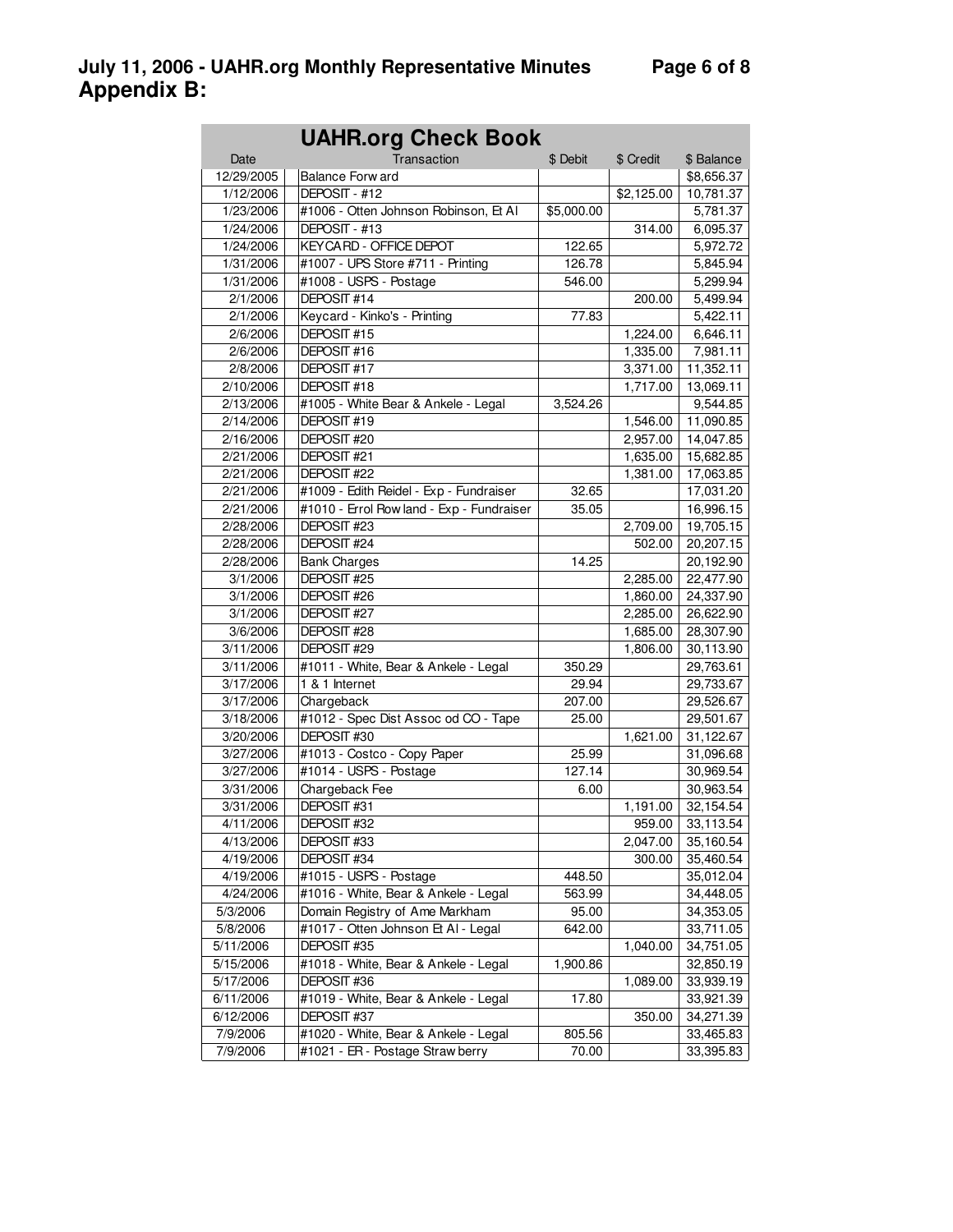-------------- Original email message ---------------------- Subject: Habitate for Molly Event, July 15

## Dear Friends of Molly Markert,

How many times has Molly helped you with a problem, answered a question, followed up on a complaint, offered helpful information, read your emails, sent you emails (at 2 am), taken your phone calls, attended your neighborhood's meetings and done everything you've ever asked her to do without hesitation. Too many for me to keep track of in my case. While Molly can figure out how to count votes, fix Havana's, save golf courses and protest injustice and unfairness she is clueless when it comes to screwdrivers (not the drinkable kind), screens, sockets, spackling or snippers are concerned. Let's help expand her knowledge base and do some minor maintenance at the same time! I am proposing a Habitat for Molly get together at her house, 2551 S. Macon Way (if you didn't know that's in Ward IV in Aurora), on Saturday July 15. We'll work from 3:30-6 pm and eat and drink from 6 pm until who knows when....or as Molly likes to say, we'll take part in the "grill of victory, the agony of burnt meat." You're also welcome to a rewarding dip in the hot tub to ease sore muscles. The hot tub is one of the few electrical, mechanical, plumbing or wooden things that works right around Molly's house. Molly will supply many of the items needed to put the Habitat back into working order but please bring along your favorite tools. The relatively small but numerous projects include: Tighten door knobs Replacing the blades on a ceiling fan Trimming trees Repairing the railing on the front deck Cleaning and staining the front deck Repairing window and door screens Repairing newel posts Replacing a P-trap in a sink Repairing a leaky faucet Repairing an outdoor light Installing weather-stripping Replacing the regulator on the barbeque so we can have hot, cooked food after the work is done And Molly's favorite, removing staples from trees (don't ask). If you prefer kitchen tools to hammers and screwdrivers and would like to show off your culinary skills, please bring along menu items like salads, drinks, paper and plastic dishes or deserts.... I'm sending this from Molly's computer so I have access to her email address book. Please let us know if you are up for this fun filled Habitat for Molly event by RSVPing with a reply to this email. . I hope you can make this fun event even more fun by joining us. Let us (not lettuce) know which of your skills you would like to practice. Thanks.

I've attached a map to help you get to the Habitat. Call 303-752-2614 or 303-941- 2244 if you get lost. .

Arnie Schultz (Molly's Editor-in-Chief)

750-8824 399-8020 Ext 2625